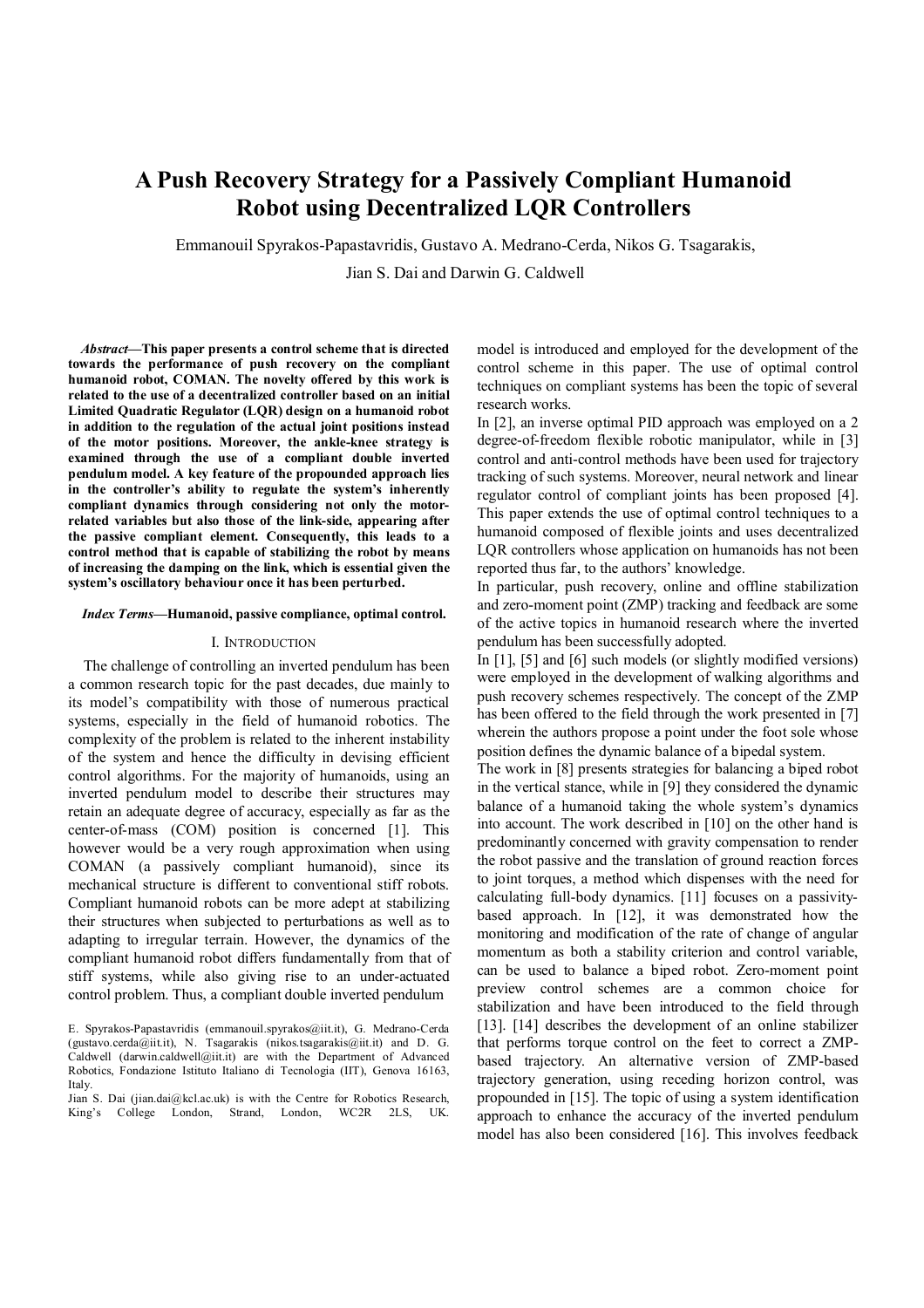of the ZMP position, a topic described in [17] and [18] whose work was extended to the field of stepping in the presence of external perturbations. This entailed the execution of a step in such a way or towards a certain position, so as to bring about stability to the system. This leads to the next topic of stepping where the work seen in [19] attempts to provide an answer to the question of 'when and where must a step be taken' to stabilize a given system, by introducing the flywheel model, an extension of the inverted pendulum which has also been adopted in the work presented in [20]. To this end, capture points are proposed and extended in [21]. These are regions on the terrain, in which a robot can take a step while still maintaining stability.

Another means of stabilizing a humanoid is the simpler ankle strategy, involving movement of the entire system about the ankle which has been studied in [1], [5] and [6] where the authors have utilized torque control of the ankles. The addition of a spring in the ankle has given rise to further studies carried out in [22]. Related studies in the field of biomechanics include the works presented in [23] and [24]. A natural extension to these schemes, namely the hip strategy, has been examined in [6] and [19]. Moreover, [6] and [19] describe how a humanoid can switch between various strategies, i.e. hip strategy, ankle strategy and stepping to ensure stability. Contrarily, this paper deals with the ankle-knee strategy as it is more suited to our particular task. Regarding the use of the arms to achieve balance recovery, the literature is not as extensive, although [24] is directly concerned with this matter. Moreover, [25] describes the use of contact force optimization techniques to ensure that a humanoid retains its balance when subjected to disturbances, while [26] proposes gain-scheduling methods for the same purpose. [27] propounds allowing the ZMP to move in close proximity to the foot edge instead of constraining it to residing within the foot centre.

The paper is structured as follows; section II introduces the system model, section III describes the joint control scheme, section IV reports on the stabilization strategy which is based on ZMP tracking, section V presents the experimental results and finally section VI addresses the conclusions.

## II. SYSTEM MODEL

#### *A. Hardware Configuration*

The compliant humanoid COMAN is currently constituted of 15 DOF's while the mathematical model treats a simplified double pendulum form of the robot. A visual representation of the robot can be seen in Figure 1. Each ankle joint incorporates three position sensors (2 absolute and 1 relative) and one torque sensor. The robot is also equipped with 6-axis force/torque sensors located at the ankles. Additionally, the COMAN has a 3-axis rate gyro sensor and a 3-axis accelerometer, located at the pelvis. Regarding the main controller, it is an Intel Core 2 Duo 1.5 GHz dual processor with 3.0 GB of RAM, running on a 64-bit Windows 7

operating system. Data communication with the motor drivers is performed via a real-time Ethernet protocol.

A unique feature of the system arises from its possession of compliant joints which are embedded with series elastic actuators (SEA) [28]. There are currently four such joints on the COMAN [29], namely the two sagittal ankle and the two sagittal knee joints. This offers the robot several benefits such as an increased capability to reject disturbances, as well as terrain adaptability. There is however a compromise that has to inevitably be taken into account and this is related to the increased complexity of the system and its associated control scheme. This is owed to the presence of the physical elasticity which could give rise to oscillatory behaviour. Therefore, devising simple motor control techniques for such a system is usually not sufficient.

#### *B. Dynamical Model*

Figure 2 provides a schematic of the approximated model used to describe the robot's structure when assuming a double support stance. This double inverted pendulum considers the two lower legs as having a combined inertia  $I_1$ , while the components appearing above the knee joints, namely the two thighs, the two hip joints and the torso, are treated as a single inertia  $I_2$ . The latter assumption may be considered to be valid given that the pertinent joints have been locked using high PID gains. Moreover, Figure 2 illustrates the presence of the springs in the ankles. The reason for choosing this model instead of a single inverted pendulum, is related to the former's offering of a greater range of motion through the addition of the knee joint. As the compliant humanoid does not currently possess an upper-body module, the effect of using a hip strategy would not be as significant with respect to the stabilization of the system, due to the small mass/inertia of the body section above the hip joints, and was therefore omitted from this work. Tests using the ankle-knee strategy on a humanoid have been previously carried out only on simulation [30].



Fig.1. COMAN as viewed from the front (left) and from the side (right).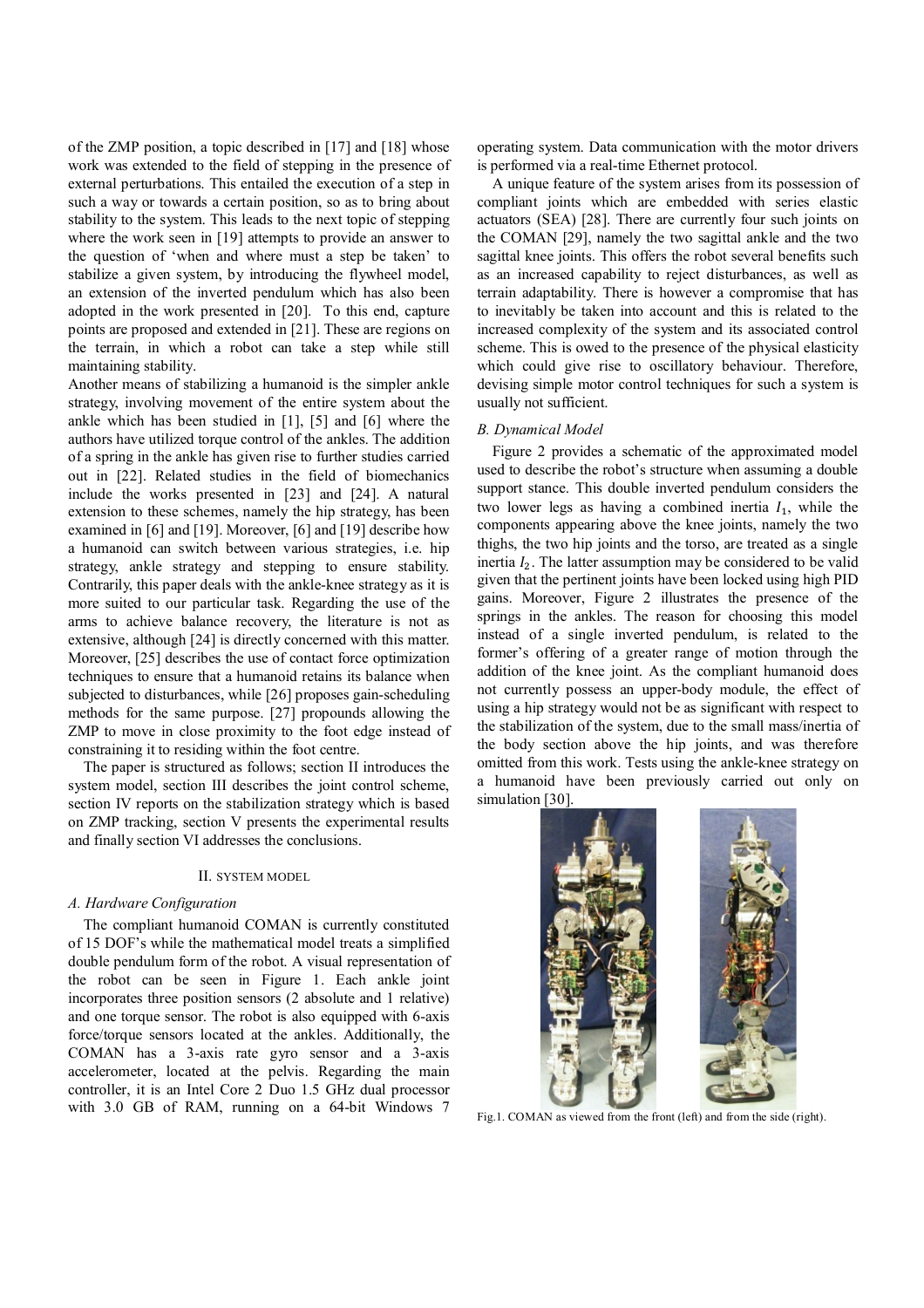A representation of the dynamical model of the robot is offered by equation (1) below:

$$
M\ddot{\theta} + N\dot{\theta} + P\theta = E_m \tau_m + E_d \tau \tag{1}
$$

where M, N and  $P \in R^{6x6}$  are the inertia, damping and stiffness matrices respectively, while  $E_m \in R^{6x4}$  and  $E_d \in$  $R^{6x2}$  are the motor and joint torque selection matrices respectively. In a similar fashion,  $\tau_m$  and  $\tau$  represent the motor and joint torques matrices that can be expressed in the following way:

$$
\tau_m = [\tau_{mla} \tau_{mra} \tau_{mlk} \tau_{mrk}]^T, \tau = [\tau_1 \tau_2]^T
$$

where  $\tau_{mla}, \tau_{mra}, \tau_{mlk}$  and  $\tau_{mrk}$  represent the left ankle, right ankle, left knee and right knee motor torques, whereas  $\tau_1$  and  $\tau_2$  denote the ankle and knee joint torques.

Additionally, in equation (1):

$$
\theta = [\theta_1 \quad \theta_2 \quad \theta_{mla} \quad \theta_{mra} \quad \theta_{mlk} \quad \theta_{mrk}]^T
$$

with  $\theta_1$  and  $\theta_2$  corresponding to the ankle and knee link positions, whereas  $\theta_{mla}$ ,  $\theta_{mra}$ ,  $\theta_{mlk}$  and  $\theta_{mrk}$  denote the motor positions. It has been demonstrated through equation (1) above, that the actuator models of both joints have been taken into account thus resulting in the creation of a compliant double inverted pendulum, which is introduced in this paper.



Fig.2. Schematic of the full COMAN model (left) and the compliant double inverted pendulum model (right), including the compliant actuation module.

| <b>TABLE I</b><br><b>MODEL PARAMETER VALUES</b> |                   |
|-------------------------------------------------|-------------------|
| Parameter                                       | Value             |
| $k_{1}$                                         | 110 N/m           |
| k <sub>2</sub>                                  | 110 N/m           |
| m <sub>1</sub>                                  | 6.328 kg          |
| m <sub>2</sub>                                  | 11.088 kg         |
| $I_1$                                           | 0.0122 kg $m^2$   |
| I <sub>2</sub>                                  | $0.1727$ kg $m^2$ |

Therefore, this specific model only considers a double support stance and would require the inclusion of three additional link states to be rendered suitable for the representation of a single support configuration.

## III. JOINT CONTROL

The control method employed for the purpose of regulating the joint-related states is based on an LQR scheme. The LQR controller proved to be an apt choice as it aimed at formulating an optimal relationship between the motor and link states. A similar approach to designing such controllers can be found in [31]. Furthermore, it is known that LQR controllers usually display good stability margins and robustness, as compared to other designs. Most importantly however, this control scheme exploits the system's natural dynamics, which is desirable in our case due to the robot's passively compliant structure, in addition to reducing the required control effort. The possession of an accurate mathematical model is a prerequisite for the existence of the above features. The dynamical model in (1) can be expressed in a compact state-space form which would then allow it to be readily exploited for LQR control.

$$
\begin{bmatrix} \dot{\theta} \\ \ddot{\theta} \end{bmatrix} = \begin{bmatrix} 0_{6X6} & I_{6X6} \\ -M^{-1}P & -M^{-1}N \end{bmatrix} \begin{bmatrix} \theta \\ \dot{\theta} \end{bmatrix} + \begin{bmatrix} 0_{6X4} \\ M^{-1}E_m \end{bmatrix} V_m \tag{2}
$$

in which  $V_m = [V_{mla} V_{mra} V_{mlk} V_{mrk}]$  with  $V_{mla} V_{mra}$ ,  $V_{mlk}$ and  $V_{mrk}$  symbolizing the control voltages. The more general LQR formulation of  $(2)$  is shown below:

$$
\dot{\hat{x}} = \hat{A}\hat{x} + \hat{B}u, \quad \hat{y} = C\hat{x}
$$
 (3)

where  $\hat{x}$  is the system state:

$$
\hat{x} = [\theta_1 \theta_2 \theta_{mla} \theta_{mra} \theta_{mlk} \theta_{mrk} \dot{\theta}_1 \dot{\theta}_2 \dot{\theta}_{mla} \dot{\theta}_{mra} \dot{\theta}_{mlk} \dot{\theta}_{mrk}]^T
$$

u is the control voltage input matrix and  $C = [I_{6x6} \ 0]$ . In order to improve the system's tracking performance, integral action was included on the link-side in the controller design, using:

$$
\dot{z} = r - \hat{y} = r - C_1 \hat{x} \tag{4}
$$

where,  $C_1 = [I_{2x2} \ 0_{2x10}]$ . Thus, the continuous time tracking system is represented by the following equation:

$$
\dot{x} = Ax + Bu + B_r r, \quad y = C_{cl}x + D_{cl}r \tag{5}
$$

where,

$$
x = \begin{bmatrix} \hat{x} \\ z \end{bmatrix}, A = \begin{bmatrix} \hat{A} & 0 \\ -C_1 & 0 \end{bmatrix}, B = \begin{bmatrix} \hat{B} \\ 0 \end{bmatrix}, B_r = \begin{bmatrix} \hat{B}G_{ff} \\ I_{2xz} \end{bmatrix},
$$

$$
y = \begin{bmatrix} x \\ u \end{bmatrix}, C_{cl} = \begin{bmatrix} I_{14x14} \\ -K \end{bmatrix}, D_{cl} = \begin{bmatrix} 0 \\ G_{ff} \end{bmatrix},
$$

where  $G_{ff}$  is the feed-forward gain and K is the state feedback gain matrix. The following two sub-sections describe the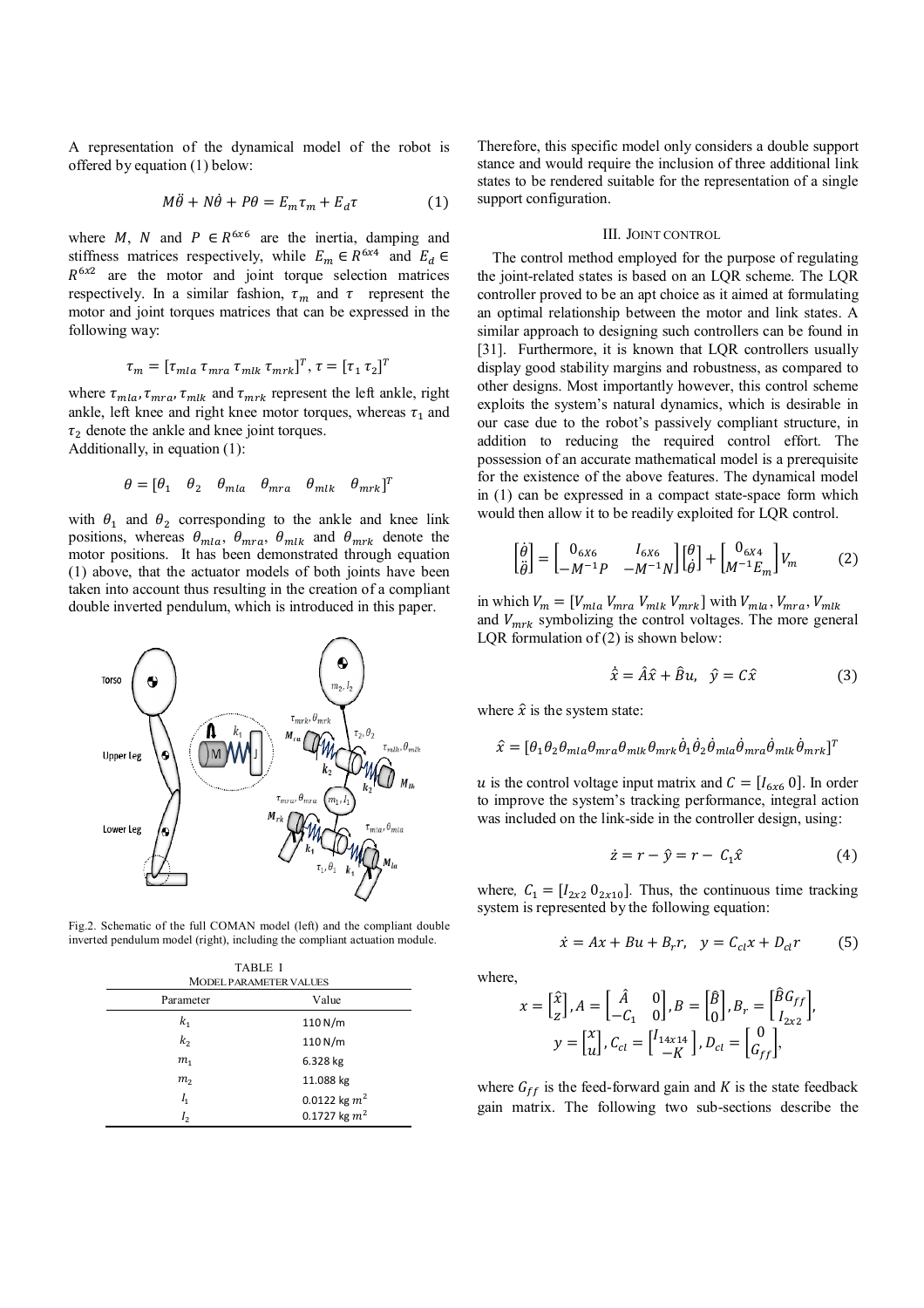procedure involved in the design of both the centralized and decentralized controllers.

## *A. Centralized Controller Design*

This section presents the design of the centralized controller which served as a basis for the creation of the decentralized controller that is proposed in this paper.

The optimal feedback gain  $K$  is acquired by using the state feedback law  $u = -Kx$  for the minimization of the cost function *P*, subject to the model's dynamics:

$$
P = \int_{0}^{\infty} (x^T Q x + u^T R u) dt
$$
 (6)

The closed-loop system can therefore be computed as:

$$
\dot{x} = A_{cl}x + B_r r \tag{7}
$$

where  $A_{cl} = A - BK$ . In this scheme, since the integrator is applied on the link position,  $G_{ff} = \alpha K [1 0_{1x10}]^T$ , where  $0 \le \alpha \le 1$ . The feed-forward term is capable of speeding up the system's response without having an effect on the closed loop stability.

## *B. Decentralized Controller Design*

Moving on to the description of the decentralized controller design, it must be reported that the main reason why it was developed was to allow for a design that would enable direct implementation on the DSP boards, which would offer faster controller responses. The method by which this decentralization was carried out involved the elimination of the coupling terms in the motor feedback. The described approach constitutes our proposed method of decentralization, and has not previously been applied to humanoids. Consequently, the LQR state feedback matrix  $K$  has the following structure:

$$
K = \begin{bmatrix} K_1 & K_3 & K_{m1(1x4)} & K_7 & K_9 & K_{m5(1x4)} & K_{13} & K_{15} \\ K_1 & K_3 & K_{m2(1x4)} & K_7 & K_9 & K_{m6(1x4)} & K_{13} & K_{15} \\ K_4 & K_2 & K_{m3(1x4)} & K_{10} & K_8 & K_{m7(1x4)} & K_{16} & K_{14} \\ K_4 & K_2 & K_{m4(1x4)} & K_{10} & K_8 & K_{m8(1x4)} & K_{16} & K_{14} \end{bmatrix}
$$
(8)

The decentralized feedback is then given by:

$$
K = \begin{bmatrix} K_1 & 0 & K_{m11} & 0 & 0 & 0 & K_7 & 0 & K_{m51} & 0 & 0 & 0 & K_{13} & 0 \\ K_1 & 0 & 0 & K_{m22} & 0 & 0 & K_7 & 0 & 0 & K_{m62} & 0 & 0 & K_{13} & 0 \\ 0 & K_2 & 0 & 0 & K_{m33} & 0 & 0 & K_8 & 0 & 0 & K_{m73} & 0 & 0 & K_{14} \\ 0 & K_2 & 0 & 0 & K_{m44} & 0 & K_8 & 0 & 0 & K_{m84} & 0 & K_{14} \end{bmatrix} \tag{9}
$$

Additionally, the  $Q$  and  $R$  penalties utilized in the design of the centralized controller were selected in such a way so as to yield a desired response time, while maintaining a small velocity gain magnitude due to the limitations imposed on the system by the relatively low encoder resolution (12-bit). There was also a need to retain the control voltage values below saturation levels. This meticulous tuning was mandatory since

the decentralization was inevitably accompanied with a degradation in the performance, as compared to the centralized controller.

## IV. EXPERIMENTAL SETUP

## *A. ZMP Tracking*

To demonstrate the robustness of the controller described above, a push recovery stabilization task was performed while the robot was assuming a standing configuration. One of the most common methods used for the assessment of a humanoid's stability is the tracking of the zero-moment point, as has been described in the introduction section. Figure 3 presents a schematic that displays the CoM and ZMP positions with respect to the proposed double pendulum model. The force-torque sensors that are positioned at the soles of the robot's feet were exploited to obtain a measurement of the ZMP, through the relationship:

$$
x_{ZMP} = -\frac{\tau_y}{F_z} \tag{10}
$$

where  $\tau_v$  is the y-axis torque, while  $F_z$  is the z-axis force.



Fig.3. ZMP and CoM positions of the compliant double inverted pendulum.

Given the ZMP, it was then required to calculate the position at which the robot's centre-of-mass (COM) should be placed, in order to bring about stability to the system's structure. This was accomplished using:

$$
x_C = \frac{F_x z_C}{F_z} + x_{ZMP}
$$
 (11)

where  $z_c$  is the fixed COM height and  $F_x$  is the x-axis force.. It can be seen that the above expression offers a mere approximation of  $x_c$ , as it considers  $z_c$  to be constant, which is only valid for small angles  $\theta_1$ ,  $\theta_2$ . Once the desired COM position had been acquired, the joint reference angles were computed through the use of inverse kinematics. The generated joint reference angles were then fed as reference positions to the LQR controller.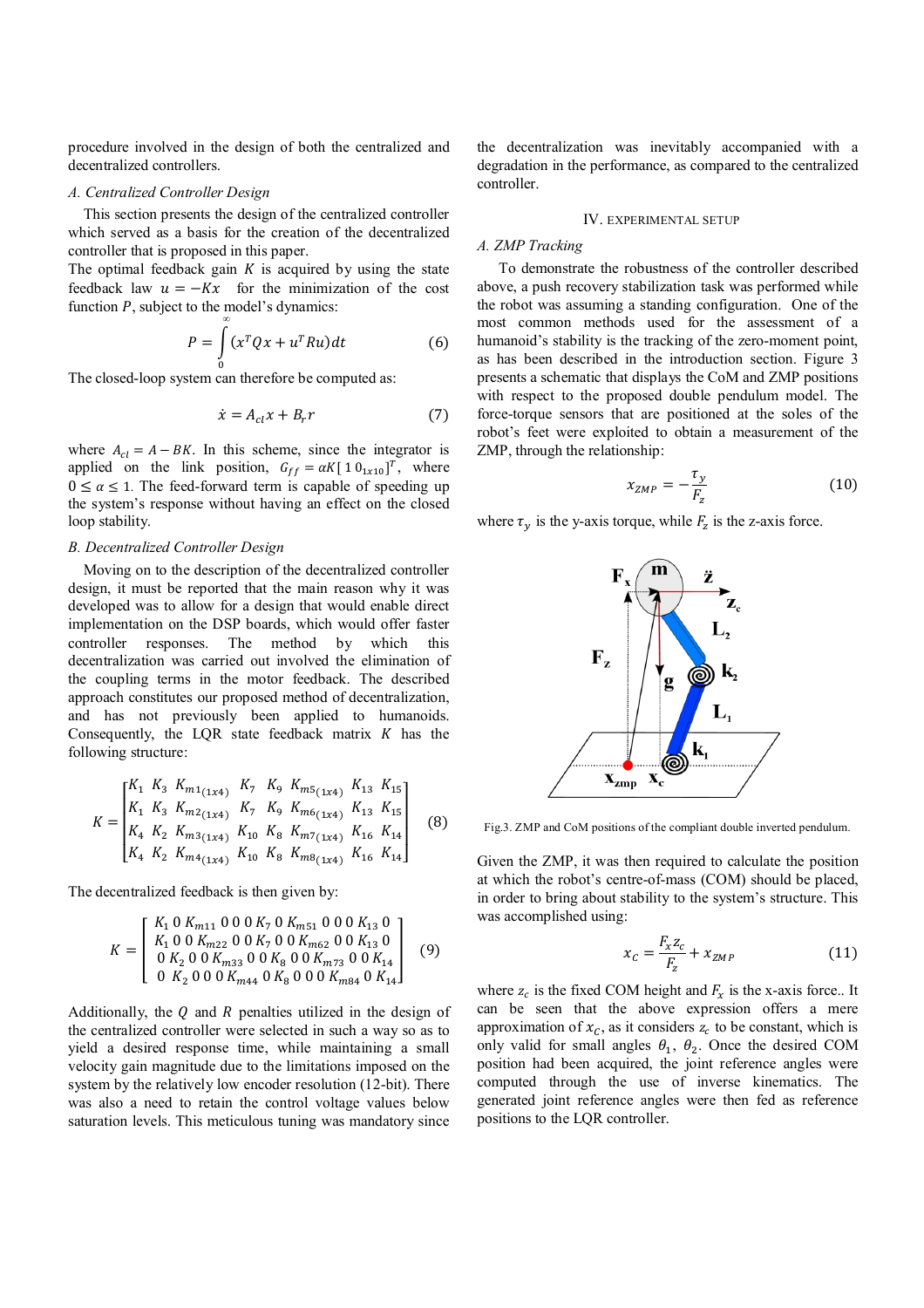## *B. Controller Specifications*

Details of the values used in the controller tuning are given in the following lines, together with additional information associated to the simulation model. The first step in the development of the former was concerned with the discretization of the continuous form of the dynamical model, including the integrators, by using a sampling interval of  $t_s = 1$  ms. The choice of the sampling interval value was contingent upon the sampling time of the joints' DSP boards. Moreover, the link and motor velocities were computed through the averaging of a specific number of first order differences. The penalties used for the decentralized controller are the following:

$$
Q = [.1.1.01.01.01.01 00 0 0 0 0 0 0.004 0.004]
$$

$$
R = [.1.1.1.1]
$$

$$
G_{ff} = 1.0 \begin{bmatrix} K_1 & 0 \\ K_1 & 0 \\ 0 & K_2 \\ 0 & K_2 \end{bmatrix}, N_{av\_samples} = 15
$$

One of the crucial criteria that was satisfied by the above penalties, was the prevention of the production of voltages that would exceed the saturation limit. The feed-forward gain was selected in such a way so as to minimize the overshoot of the response. Link position responses of 0.7 and 1 seconds were achieved for the knee and ankle joints respectively by using the above penalties that yielded a closed-loop bandwidth of 1.25 Hz for the ankle and 1.18 Hz for the knee.

### V. RESULTS

## *A. Disturbance Application (Experiment 1)*

A push recovery experiment was carried out to certify the robot's ability to recover from external perturbations generated through the application of impulsive strikes on the robot's structure using a metal pole. This can be seen in Figures 4 and 5, wherein the dotted lines signify the times at which the disturbances were applied to the system. Furthermore, the torso was pulled towards one direction for a specific time interval and then released, to confirm whether or not the integral action could cause instability when the pull magnitude was too large. Figure 4 also reveals the effects of static friction on the ankle joint through the motor's inability to respond to control voltages of magnitudes in the range of 0- 0.8 Volts, in contrast to Figure 5, where the motor is constantly following the position of the link. Figure 6 justifies this discrepancy by illustrating the difference in the magnitudes of the control signals between the knee and ankle joints during Experiment 1, where it is evident that the knee is driven by significantly higher voltage levels.



Fig. 4. Left ankle response when disturbed during Experiment 1.



Fig. 5. Left knee response when disturbed during Experiment 1.



Fig.6. Control voltages produced during Experiment 1.

#### *B. Load Addition (Experiment 2)*

The experiments described in the subsequent lines involved the application of disturbances on the robotic structure while objects of varying weights had been placed onto the torso. It was desirable to demonstrate the robustness of the controller when subjected to deviations in the values of the system's mathematical model. A metal rod of 1.3 kilograms was attached onto the robot's torso while it was perturbed. The results of these trials can be observed in Figures 7 and 8.



Fig.7. Left ankle response when disturbed during Experiment 2.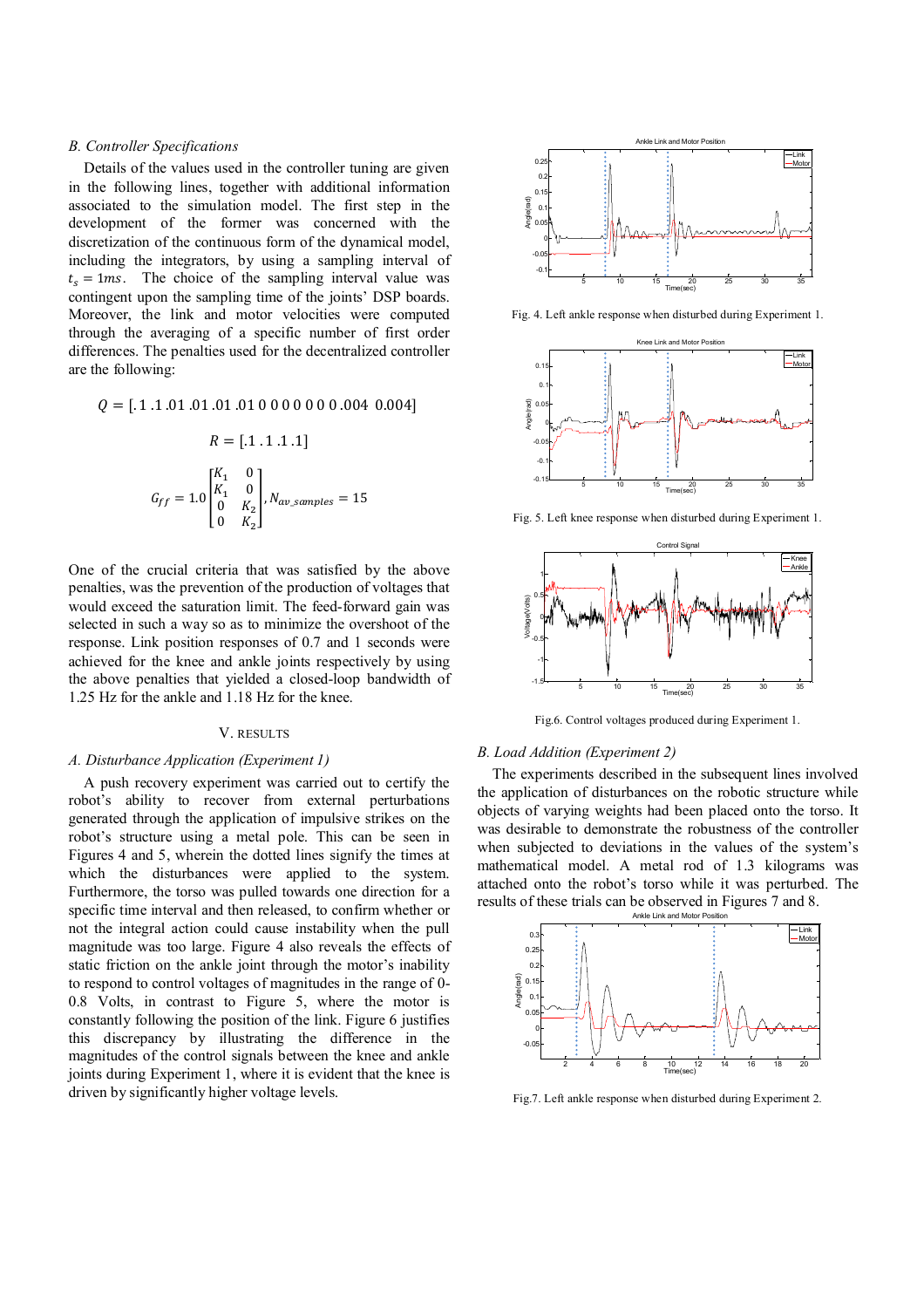

Fig.8. Left knee response when disturbed during Experiment 2.

### *C. Force Measurement (Experiment 3)*

In order to measure the maximum force that could be applied to the system before it lost balance, a metal rod equipped with a force/torque sensor at its tip, was used to disturb the robot. The pertinent results are offered in Figures 9-12, where Figure 11 suggests that the robot is capable of recovering from impulses of 742 Newton seconds. The blue circles on the plots depict the instances at which balance could not be maintained. Furthermore, Figure 12 can provide information on the robot's stability, with the blue circles placed at the time instances where the ZMP position along the sagittal direction had a value of -6 for longer periods of time as compared to other instances on the plot. The value of -6 denotes the limit after which the robot was unable to recover its state of stability.



Fig.9. Left ankle response when disturbed during Experiment 3.



Fig.10. Left knee response when disturbed during Experiment 3.

## *D.Discussion*

Observing Figures 4, 7 and 9, it can be seen that the motor responses are lagging with respect to the link responses, when a push has been applied to the system. This implies that the

robot's inherent structural compliance absorbs the initial impact forces, while the motor action is activated at a later stage and attempts to minimize the system's oscillations and the steady state error. It is worth noting that the knee joint offers an improved response. The mentioned Figures also portray the differences in magnitudes between the link and motor responses, whilst maintaining a maximum deviation of 0.2 radians from one another, since this is the physically allowable limit of the series elastic actuators located at the compliant joints. It must be noted that the use of integral action on the link-side leads to a minimization of the passive compliance or to its complete elimination if perfect tracking is achieved and the gains are sufficiently high.



Fig.12. ZMP position along the z-axis during Experiment 3.

### VI. CONCLUSIONS

It is concluded that the proposed controller was efficient in terms of offering the robot the capability of recovering from external disturbances, and hence LQR control proved to be a valid solution to this problem. This statement is confirmed through the results demonstrated in Figures 9-12 that reveal the controller's ability to reject disturbances of up to 742 Newton seconds while at the same time providing relatively fast responses, given the presence of the passive elastic elements. It may be argued that the suppression of the system's natural dynamics arising from the reduction of the passive compliance when performing link-side tracking, is counter-productive. This may be refuted by highlighting the need for accurate link-side tracking which could make the difference between successful and unsuccessful execution of a given trajectory. Therefore, an optimal strategy could be devised through the appropriate switching between compliant and 'stiff' modes during a desired trajectory. Aside from the